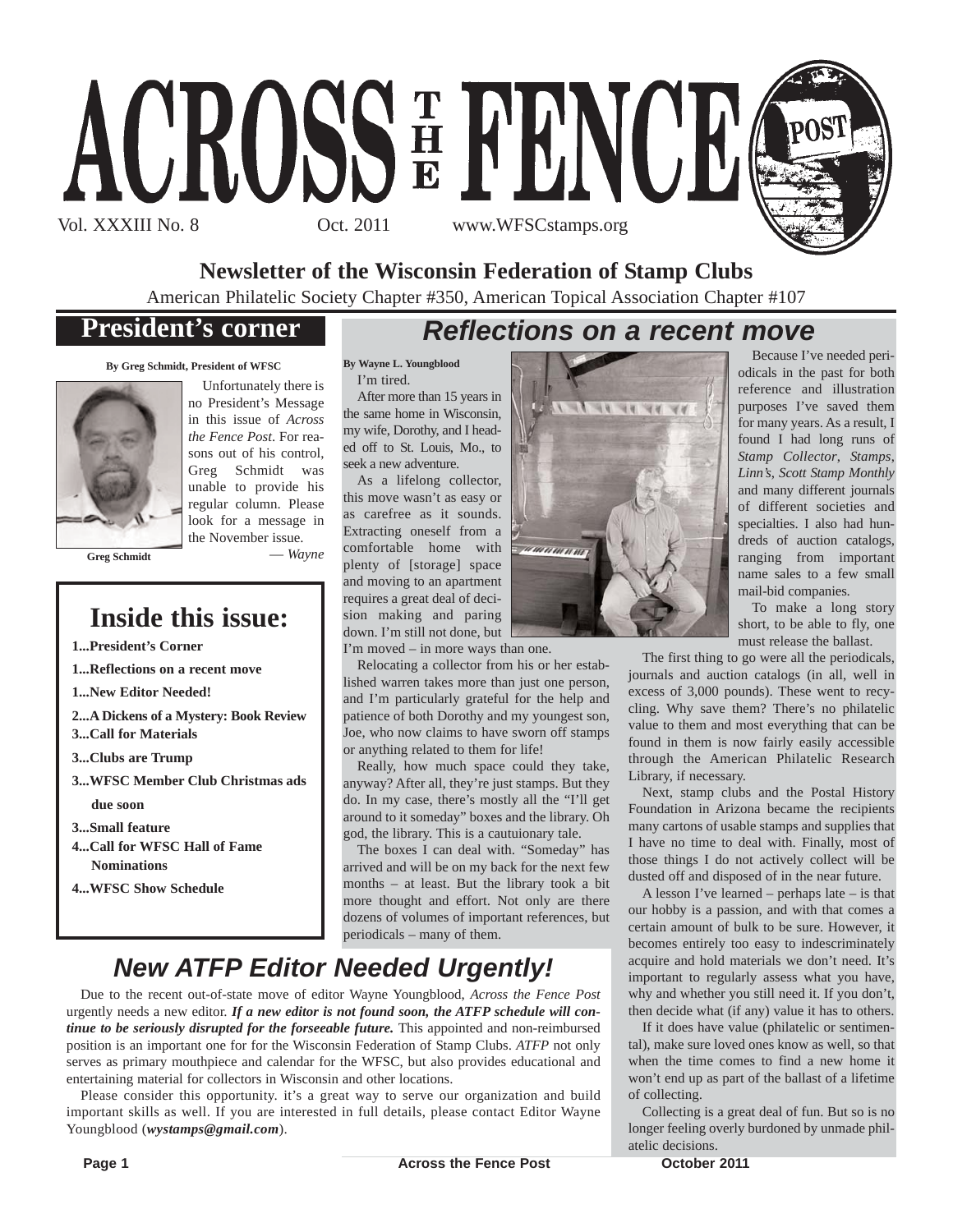## **A Dickens of a Mystery: Book Review**

#### **Clete Delvaux**

When it was announced that tickets would be sold the next morning, a line started to form at the street door. They brought mattresses and blankets for those spending the night in the cold windy street. "By dawn the morning of the sale, the mass of people outside stretched a mile and a half along Tremont Street. Some had brought their own armchairs to sleep in."



Does this sound like the prelude to a rock and roll concert or the opening performance of a Broadway theater premiere?

Well, no. The year is 1867 and the line of people has is waiting to buy tickets for the beginning of Charles Dickens' second American lecture tour in Boston. It is a scene from Matthew Pearl's 2009 book, *The Last Dickens*, a novel.

This well-researched historical mystery involves the search for the ending of Dickens' *The Mystery of Edwin Drood*, which was only half-finished when he died in 1870. Danger, intrigue and suspense – all elements of a good mystery – abound during the search on both sides of the Atlantic for the manuscript.

The backdrop for the mystery involves the publishing industry during Dickens' day, including Dickens' American publisher, Ticknor and Fields, and his London publishers.

## *Call for Materials*

Your input to *Across the Fence Post* is urgently needed. Please consider writing a letter to the editor, a feature or even a caption for your favorite cover or philatelic item. We'd also like to see an ongoing column, such as Rob Henak's popular series on exhibiting (found on this page).

Please send submissions to Editor Wayne Youngblood (*wystamps@gmail.com*) or P.O. Box 4601, St. Louis, MO 63108-4601.

This allows Pearl to introduce some of the historical American authors of the time into his story. These include Henry Wadsworth Longfellow, Oliver Wendell Holmes, Ralph Waldo Emerson and others.

If you like mysteries with a literary flavor, you will find this book a good read.

#### **\* \* \***

The foregoing is a kind of introduction to the expected spate of Dickens stamps which will inundate us in 2012. That's because the year 2012 marks the bicentennial of Charles Dickens' birth. Most of my Dickens collection dates from 1970, which marked the 100th anniversary of his death.

### *Across the Fence Post* **Ad Rates (revised 1/06)**

| <b>Type Size</b>                                   | Commercial | Club    |
|----------------------------------------------------|------------|---------|
|                                                    | Rate       | Rate    |
| A Full page $(7\frac{1}{4}x)(9\frac{1}{2}x)$       | \$42.00    | \$33.75 |
| B Half page $(7\frac{1}{4} \times 4\frac{3}{4})$   | \$26.25    | \$21.00 |
| C Large $\frac{1}{4}$ page $(4 \frac{3}{4}$ "x 6") | \$20.50    | \$16.50 |
| D Medium $\frac{1}{4}$ page                        | \$14.75    | \$11.75 |
| $(4\frac{3}{4}$ " x $3\frac{3}{4}$ ")              |            |         |
| E $1/8$ page $(2\frac{1}{4}$ " x $3\frac{3}{4}$ ") | \$7.50     | \$6.00  |
| F Econo Ad $(2\frac{1}{4}$ " x $2\frac{3}{4}$ ")   | \$3.75     | \$3.00  |
| G Reduced Business Card                            | \$2.75     | \$2.25  |
| $(2\frac{1}{4}$ " x $1\frac{1}{4}$ ")              |            |         |
| H Back page $(7\frac{1}{4}$ " x 9 ½")              | \$57.75    | N/A     |
|                                                    |            |         |
| Please make checks payable to: W.F.S.C.            |            |         |

## **Wisconsin Federation of Stamp Clubs officers** *Across the Fence Post* is the official publication of stamp Clubs, Inc., a

#### PRESIDENT Greg Schmidt

1978 Fox Burrow Court Neenah WI 54956-1184 gschmidt7@new.rr.com

#### VICE PRESIDENT Jim Stollenwerk

1020 Hazelwood Court West Bend WI 53095 Home: 262-306-0829 Cell: 262-305-1483 jsastollen@charter.net

#### **SECRETARY** Ken Grant

kgrant@uwc.edu

#### TREASURER

Allen E. Vick 2090 River Estate Lane Stoughton WI 53589 Norskelodge@aol.com

#### VP YOUTH DIVISION

MaryAnn Bowman P.O. Box 1451 Waukesha WI 53187

#### NE REGION VP Vacant (due to death of Al Marcus)

Green Bay Phil. Soc. Northwoods Phil. Soc. (Iron Mountain) Outagamie Phil. Soc.

### Wisc. Postal Hist. Soc. EAST CENT. REGION VP

Vern Witt Fond du Lac Stamp Club

Kettle Moraine Coin & Stamp Club Manitowoc Phil. Soc. Oshkosh Phil. Soc. Sheboygan Stamp Club

#### SW REGION VP

John Pare Badger Stamp Club Baraboo Stamp Club Janesville Stamp Club Monroe Stamp & Postcard Club

#### SOUTH CENTRAL REGION VP Art Schmitz

pescador@milwpc.com Waukesha County Phil. Soc.

#### SE REGION VP Art Schmitz

pescador@milwpc.com Am. Top. Assn. (Chap. 5) North Shore Phil. Soc. (Milw.) Northwestern Mutual Stamp Club Polish American Stamp Club Wauwatosa Phil. Soc. American Air Mail Soc. (Billy

Mitchell Chapter)

Germany Phil. Soc. (Chap. 18) Italian American Stamp Club Milwaukee Phil. Soc.

#### CENTRAL REGION VP Mike Lenard

mjlenard@aol.com Central Wisc. Stamp Club Chippewa Valley Stamp Club Lakeland Stamp & Coin Club Wisconsin Valley Phil. Soc.

the Wisconsin Federation of Stamp Clubs, Inc., a 501c3 non-profit organization. WFSC also is a life member of the APS (since 1953). For more information about WFSC, please contact the Central Office.

AFTP is published monthly September through April, and every other month May through August (10 issues per year). News of Wisconsin collectors, club news and gratis original philatelic features are welcomed. The editor accepts submissions in any format, but prefers email if possible. Editor reserves the right to make editorial changes to submitted copy.

Material appearing in AFTP not carrying an individual copyright notice may be reproduced only by not-for-profit organizations, provided the author(s) and AFTP receive credit or attribution. All materials carrying an individual copyright notice are the sole property of the author(s).

Unless explicitly stated by an officer in conjunction with official WFSC business, opinions expressed by the editor or individual authors are not necessarily endorsed by the WFSC.

Submission deadlines for editorial and avertising materials are for the 1st of the month preceding month of publication (i.e. Jan. 1 for Feb. issue).

Show calendar information and ther editorial matter and listings, should be sent to: Wayne L. Youngblood, Editor ATFP, P.O. Box 4601, St. Louis MO 63108-4601. (wystamps@gmail.com) phone: 314-454-9689.

Advertising material and payment should be sent to Dave Carney, Advertising Manager, AFTP, P.O. Box 55, Kimberly, WI 54136-0055. (dcarneyl@new.rr.com) phone: 920-687-9077. For a complete list of advertising rates and policies (display, classified and listings), request a copy from the advertising manager.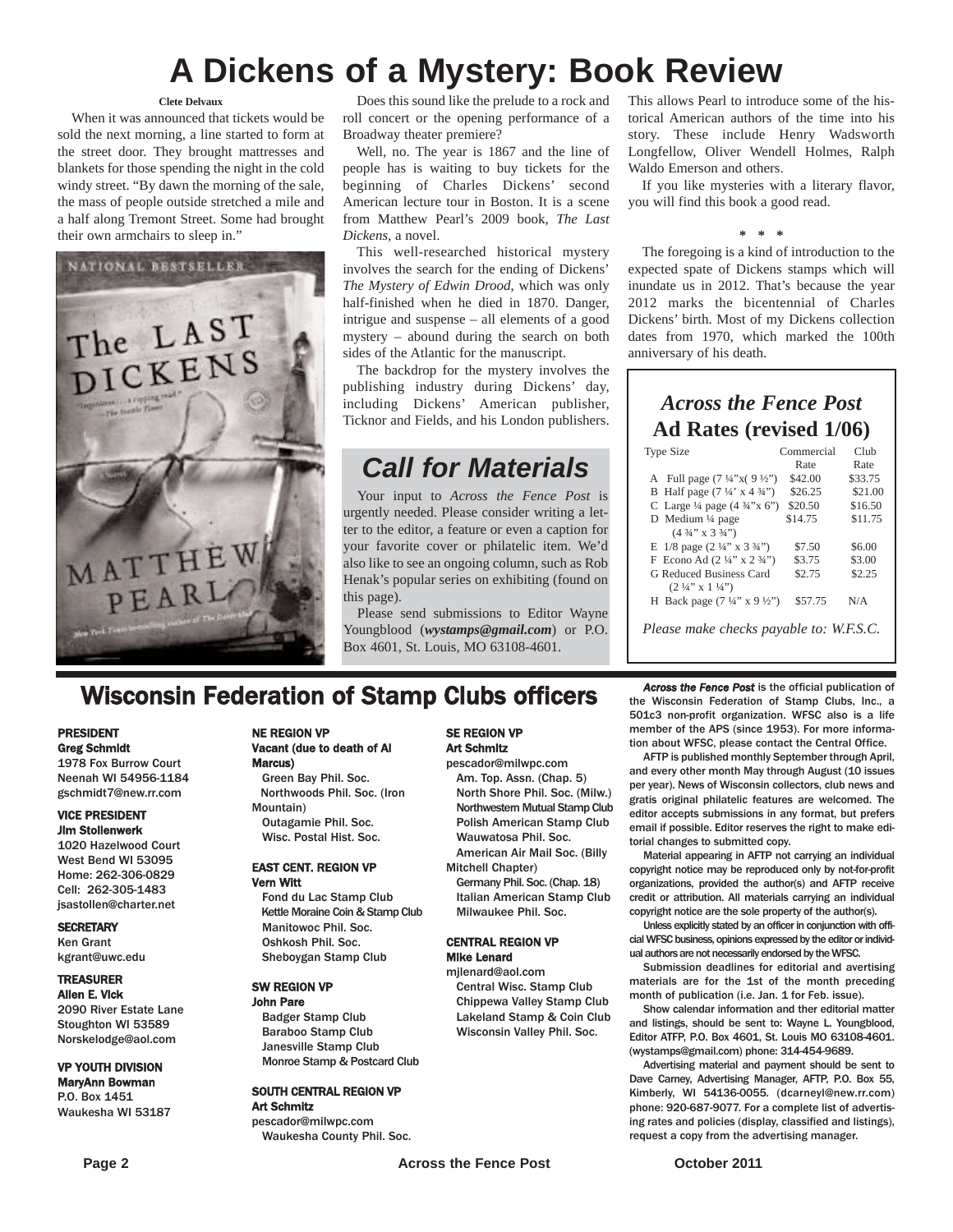### **Clubs are Trump**

**By Maurice D. Wozniak**

Before any more time passes, **Robert Mather** and members of the **American Topical Association Chapter 5**, Waukesha, must be congratulated for the excellent National Topical Stamp Show held in Milwaukee this summer. Mather was show chairman, and club members pitched in to help in various ways.

At a meeting in July, Mather formally thanked the club for paying for box lunches for a busload of people who went on an eventfilled, day-long, show-ending bus trip to visit central Wisconsin attractions. The club also paid to rent youth exhibit frames for the NTSS. Together, that added up to \$275 in payments from ATA Chapter 5.

Club members contributed more than money; they stamped promotional postcards and served in many other ways at the show, which is the annual showcase of the association - founded in Milwaukee. At the club meeting, Mather singled out Wolfgang Magnus and George Streiter for their help.

Mather reported that the show might break even when all the bills and receipts are in. That's a significant accomplishment in itself. NTSS souvenirs, such as show covers, are still available for sale by visiting the organizations website:*www.americantopicalassn.org*, or by writing to the Central Office at American Topical Association, P.O. Box 8, Carterville IL 62918-1618.

The traveling topical show could be back in the Milwaukee area in 2017.

Also during the summer, Mather was announced as the recipient of the **Nicholas G. Carter Volunteer Recognition Award** for 2011. He received the award at the American Philatelic Association Stampshow in Columbus, Ohio.

### **\* \* \***

#### **Program ideas**

**Badger Stamp Club**, Madison, has distributed a flyer with its activities through summer 2012. Programs include *Wisconsin Cinderella Stamps* (by Ken Grant), *Collecting Wisconsin Postal History* (by John Pare), *How to Prepare a Philatelic Exhibit* (by Charles Shoemaker), *Buying and Selling on the Internet* (by Bert Hart), *Beer Stamp Revenues* (by Wallace Cleland), *Adventures in Collecting Russia 1940-65* (by Robert Knapp), *German Colonies* (by Tom Nash) and a members show-and-tell program on philatelic items related to the letter D.

**Badger Stamp Club** members enjoyed a printout of a page from an issue of *Pacifica*, the journal of the Pacific Island Study Circle, which featured a writeup about **Jim Cottington**'s presentation to BSC on May 7 about Fiji bird definitives. It included a photo of Cottington and a group photo of BSC members.

As part of a program on identity theft by a Postal Inspection Service officer at a meeting of the **Milwaukee Philatelic Society**, the presenter handed out a one-page bulletin that called the phenomenon "the fastest growing crime in America." **Bob Mather**, a member of MPS, passed a copy of the sheet along with his mailing to members of ATA Chapter 5. The information includes tips on how to protect yourself from identity theft and steps to take if you do become a victim. The information was in a perfect form to share with others. In fact, the information presented at any program should be shared with other club members through your club newsletters.

### **\* \* \***

#### **What others are doing**

**Charles Shoemaker** has stepped back into the president's shoes at **Badger Stamp Club**, Madison, a position he has held for many years and at different times, after President **Pete Smith** announced he was moving to the Eau Claire area. With tongue in cheek, Shoemaker bemoaned he might be "president of the club / dictator for life, almost."

**American Topical Association Chapter 5**, Waukesha, was included as a beneficiary in the will of a deceased member, but a lawyer, who is also a member of the club, suggested that the man's family could use the money, and the club voted to waive claim to the inheritance. There are two learning points here: You can include your favorite clubs in your will; and the clubs don't have to accept the contribution if it would create a hardship for the deceased's family.

An outreach program by the ATA Chapter 5, while "small but dignified," according to a report, resulted in one new youth member for the club. Every promotion can have a positive result, even if it's just public awareness and appreciation.

The appearance at a meeting of the **Northwoods Philatelic Society**, Iron Mountain, Mich., by a member who has moved to Minnesota was highlighted in a club bulletin. Clubs' primary purpose is fellowship, and folksy items like this are always appropriate.

*Information for Clubs Are Trump is gathered from club newsletters. Please send them to Maurice D. Wozniak, 1010 Berlin St., Waupaca WI 54981.*

*\* \* \**

## **WFSC Member Club Christmas ads due soon**

A long-standing and wellknown tradition of member clubs of the Wisconsin Federation of Stamp Clubs has been to run special holiday ads in the December issue of *Across the Fence Post*. We will continue this tradition in the December issue, with two options available for clubs.

Individual ads may be purchased at normal *ATFP* rates and placed in desired locations in the issue by stamp clubs. However, due to time constraints and possible transition of editors, all ad copy will have to be submitted in finished format (preferably a PDF document) and cannot be designed by the editor this year.

The second option is to be part of a larger, full-page ad with a \$10 sponsorship. Either way, all copy needs to be received by the editor prior to Nov. 14 to appear in the December issue.

Information or intent to participate should be sent to: ATFP Christmas Ad, Editor Wayne Youngblood, P.O. Box 4601, St. Louis MO 63108-4601, or emailed to *wystamps@gmail.com*.

*Remember...*

**Please support** *ATFP* **advertisers. They keep** *your* **newsletter healthy. Tell 'em you saw it in ATFP!**

## *Living People on U.S. Stamps Soon*

#### **By Wayne L. Youngblood**

On Sept. 26, the United States Postal Service announced that beginning in 2012 we will begin seeing living individuals on U.S. stamps. Further, Postmaster General Patrick Donahoe has invited suggestions of potential honorees through social media sites Facebook and Twitter. Donahoe also made the statement that this move "keeps our program timely, relevant and contemporary," and further stated that "this change will enable us to pay tribute to individuals for their achievements while they are still alive to enjoy the honor." Really?

This complete reversal of policy is no doubt controversial to most collectors who are familiar with the so-called 10-year rule; that is, one must have been dead for at least 10 years before being eligible to appear on the U.S. postage stamp (the exception being past U.S. presidents).

Really, there is nothing legally, morally or even ethically wrong with placing living people on stamps. However, it does completely change the philosophical purpose of stamp subjects and calls into question the relevancy of the U.S. stamp program moving forward – despite Donahoe's claim this move will make stamps more relevant.

If we're busy worshiping Pop Culture and the inevitible political demands that will be made for stamp subjects, we can't possibly have room for stamps that mark historical events or honor those who have truly "stood the test of time." How do you feel?